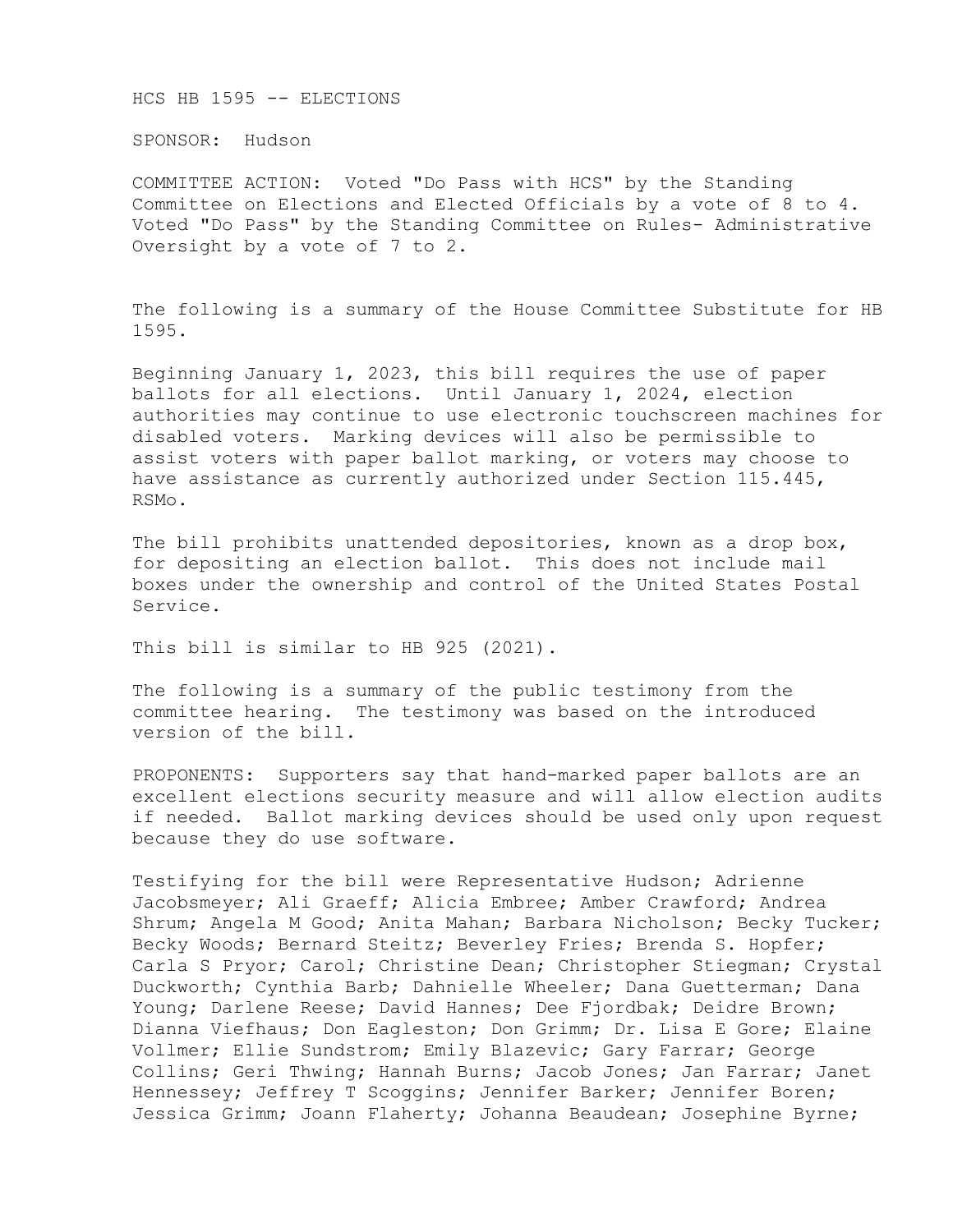Joy Labrie; Judi Gambino; Julia R Sanders; Kathryn Hammen; Kelly Bowen; Kim Landgraf; Kim Schneider; Lanette Gerau; Larry Gene Sites; Les J Larson; Lindsay Rapp; Lloyd Wideman; Lora Fowler; Lora Young; Lori Bourgeois; Lori Thompson; Marjory Aherin; Marnie Mitchell; Mary Cremer; Mary Ellen Mohundro; Matt Deniszczuk; Matthew Crawford; Melissa Wolf; Michelle Burns; Milton Arndt; Missi Ferguson; PJ Harrison; Rachel Jerome; Randy G Heise, Jr; Renee Clark; Rhonda Brackett; Richard Mckie; Rita Lavanchy; Robbyn Kempf; Robert Coovert; Robert M Bourgeois; Robyn Hamlin; Roger A. Fries; Sara Singh; Sharise King; Sherry L Scoggins; Sophia O'neal; Stacy Davis; Stephanie Raney; Tara Warnecke; Thomas Compton; Thomas Gannon; Todd Lifka; Tracy Welborn; Vicki; Wendy Melrose; Aimee Ratcliff; Alan D Heisel; Allen Wilson; Alline Babbitt; Amanda Elson; Amanda Parton; Amber O'Rear; Amy Rutledge; Andrea Roberts; Angela M Good; Anita Banes; Anita Mahan; April Deters; Ashlyn Gunter; Audrey Newberry; Barbra Whittington; Beth Vincent; Concerned Women for America of Missouri; Beverley Fries; Bradley Dicus; Brendan Mccarthy; Carol Duckworth; Carol Pitzer; Carrie Walker; Cathy Boero; Charles Curtman; Cheryl Bohl; Cheryl Pettigrew; Chris Schroeder; Christine Crow; Christine E Hessel; Christine Look; Christy D Shelton; Chrystie Moody; Cindy Keene; Claudia Galbraith; Cody Cypret; Connie Combs; Cynthia Hoffmeister; Cynthia L. Jones; Cynthia Redburn; Dana Guest; Dana K. Crowder; Darian Cesar; David Larson; David M. Lash; Deanna Rhodes-Widmer; Debbie Fehl; Denise Anthony; Denise Dickens, Stone County Clerk and Election Au; Denise Laughlin; Dianne Dodge; Dianne Ely; Dixie Langenwalter; Dominic J Visione; Echo Alexzander; Elizabeth Baker; Elizabeth Freeman; Elizabeth Holder; Eugene S. Deggendorf; Fara Lynn McSpadden; Frances Hall; Gary L Clark; Gary L Ridenhour; Gary Sonder Urich; George McGriff; Hannah Huff; Heather Gannon; J. Conrady; Jacqueline Bills; James L. Pelis; Janet Dabbs, Concerned Women For America of Missouri; Janet Karen Kaminsky; Janet Keeney; Jeanne Schoettle; Jennifer Barker; Jennifer Bouckaert; Jennifer Engel; Jennifer Greco; Jennifer Nolen; Jessica Vowels; Joanna K Boyer; Jose Valbuena; Joseph Edward Knecht; Joseph L Vincent; Joseph Mcghee; Judy Sofka, Missouri Precinct Project/MOPP; Julia Lesinski; Julie Burgess; Karan Loyd-Moseley; Karen Leydens; Karen Wade; Karen Wickersham; Karin Donjon; Karla Thrasher; Kathie Zuroweste; Kathleen Henry; Kathy Forck; Keith Kleeschulte; Kelley Freelove; Kelly Cason; Keren Godwin; Kerry Blair; Kevin Blackburn; Kevin M Harrington; Kiki Schilling; Kim Swartz; Kriket Riddle; Krystle Willmore; Lara A Green; Lauren Hawse; Laurie Nicewaner; Leah Katherine Wuestenberg; Leah Whaley; Leilani Pugh; Linda Conrady; Linda Starcevich; Lisa Rettke; Lorna Piper; Lynette Johnson, MD; Malinda Kendrick; Malissa Shawley; Marcella Povis; Marcus A Logan; Marilyn Roberts; Martha Staggs; Mary Ann Arney; Mary Black; Maryann Duff; Matt Goldsmith; Matthew Patrick Sostman; Maureen Lauer; Megan Guillen; Melissa Thomas; Melissa Williams; Michael G Tate; Michael Lee Ray; Michael Miller; Michele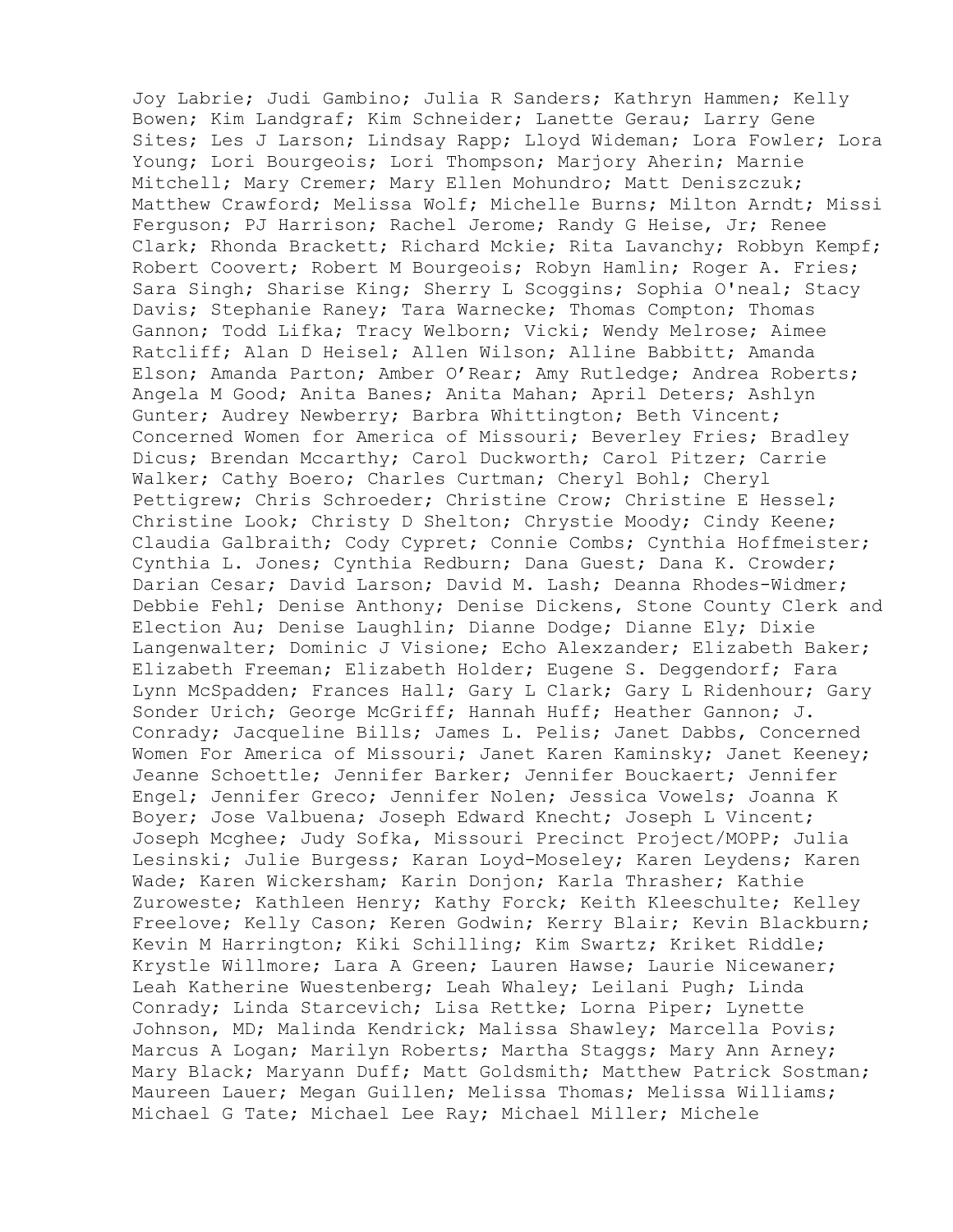Nunemacher; Michele Smith; Michelle Ellison; Michelle Goodman; Nadine Varga; Nancy Belluche; Nancy Gregory; Nancy Jones; Nancy M. Stroppel; Nancy Nippes; Nicole Olszewski; Norma Clark; Norma Putnam; Pat Vogler; Patricia Lucido; Paula Hardin; Paula Juelich; Paula Kelly; Paula L Leonard; Phyllis Stark; Polly Stone; Preston V Smith; Rachel Bourgeois; Rachel Poston; Raquel Beasley; Rebecca Anne Porter; Rebecca Richards; Rhonda J Crowe; Richard Homan; Robert Patricia Rains; Robert Ballay; Robert Bourgeois Jr; Robin Gallardo; Rodney D Farthing; Ron Joecks; Roxane Magnus; Ruth Brockelbank; Sanna King; Sarah Crow; Sarah Garfinkel; Sarah Moody; Shanna Gratzer; Sharon Jackson; Shauna Brandt; Shawna Michelle White; Sherie Payne; Sherry Kuttenkuler Arthaud; Susan Myers; Susan Scherer; Susan Taylor; Tambra L Wiley; Tammy Palisch; Tedi Payne; Teresa Stone; Terri Baker; Terri Sue Streeter; Terry Bazzell; Terry Pyatt; Timothy Brockelbank; Tracie Russell; Tracy Forker; Trish Mitchell; Tristyn Sims; Vickie Brown; Virgil W Moore; Virginia C Campbell; Walter Olszewski; William G Ross; William Stone; Vicky Simbro; Amanda Hickenbottom-Conner; Amber Harlow; Andrew Bowen; Arnie C. AC Dienoff; Beverley Fries; Brian Bowers; Cathleen Protte; Chris D Adams; Chris Hooper; Cynthia Brown; Cynthia S. Cheatham; David Georgeff; Deana Wolfe; Debbie Sullivan; Diane Smith; Gabriel Dieckmann; Garrett Ratcliff; Hanna Sims; Heather Gardner; Hollis Jared Walker; Jacqueline Peck; Jennifer Hurt; Jenny Caro; Jo Bolhofner; John Webb; Jolie R Pope; Jordan Cason; Julie A Bowers; Katherine Manson; Kathryn M Berg; Kathryn S Schoeck; Keith R Schwaab; Kimberle R. Logan; Linda J Erb; Mary Laffoon; Meike Aton; Melissa Brown; Melissa James; Melody Johnston; Myron Gregory Pope; Nancy Danner; Norma Marshall; Pam Behling; Pamela Trotter; Patricia Ann Carr; Peter Goebel; Rita Langford; Ron Calzone; Ruth Parker; Sarah Burr; Scott Riedel; Shasta Demecs; Sherri Jerrick; Stephanie Harvey; Steve Nienhiser; Susan Semple; Suzanne Wildman; Tedi Payne; Terri Sue Streeter; Thomas A. Waddell; Tony Murphy; Tracee Stotts; Viola; Willie Van Wyhe; Donald Crites; Lenora Weston; Lori Hoeflinget; Mindy Brown; Randy Blane Taylor; Cynthia Richards; Dave Guest; Laura Hausladen; Mitchell Hubbard; Scott R. Clark, Missouri Secretary Of State; Connie R Larson; Patty Williamson; Rachel Deckerd; James F. Dannerf; Jessica Bolerjack; Kimberley Marie Griffin; Kristen Smith; Leisa Crawley; Linda Waddell; Norma Stone; Samantha Young; Allison Nickolai; Carol Callahan; Gayla Prewitt; Kristi Stephens; Tracy Welborn; Veronica Oots; Mona Menezes; and Cathy Epps.

OPPONENTS: Those who oppose the bill provided written testimony.

Testifying against the bill were Anne Calvert; Cheryl Hibbeler; Dawn Banks; Denis Edward Rigdon; Denise Lieberman, Missouri Voter Protection Coalition; Don Crozier; Getta R. Hall; Missouri AFL-CIO; Marissa Polzin; Mindy Sue McIntosh; George Lenard; Marla J Marantz; Melissa Vatterott, Missouri Coalition for the Environment; Ron